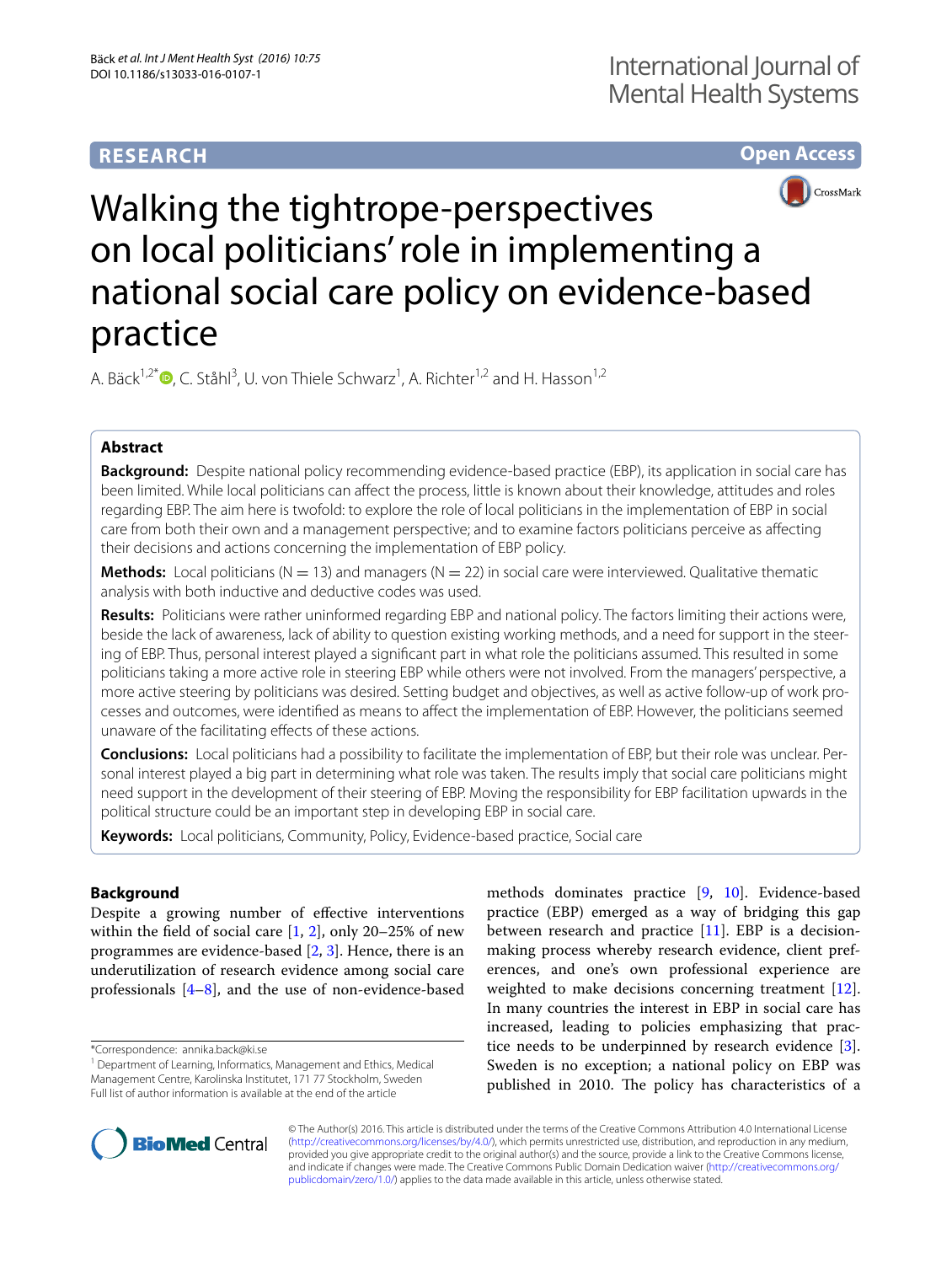so-called "soft law" [[13\]](#page-8-9); i.e., a recommendation but not legally binding. The overall goal of the policy is that all social care should work in accordance with EBP. From national level, specific support in terms of regional and local change facilitators are provided in order to achieve the goals of the policy. This illustrates the government's prioritization of EBP in social care. The change facilitators are also intended to function as intermediators in the dialogue between the national and the local level, i.e. the social care organizations. Despite the support provided for the policy implementation, no specific expectations are stated in the policy regarding what local actors such as politicians, social care management or social care workers should do to reach the goal of the policy. The policy has been criticized for being overly vague, leaving social care organizations without guidance in what to implement and how to go about it  $[14]$ . A national evaluation of the policy concluded that its aim has not been achieved, and that social care organizations in Sweden cannot currently be regarded as systematically working in accordance with EBP [[15](#page-8-11)].

The Swedish system for social care, similar to other parts of the public sector, has seen a prominent trend of decentralization in the last decades, with increasing local self-government [\[16](#page-8-12)]. A consequence of this has been that local policy making has been increasingly delegated to professionals and managers rather than the local politicians. The influence from non-political councils such as service users has also grown  $[16]$  $[16]$ . At the same time, social care organizations have been strongly influenced by new public management, including principles such as management-by-objectives (MBO) and the outsourcing of public services to private organizations, requiring a new way of steering from the administrative as well as the political leadership [[17\]](#page-8-13).

Local authorities, i.e. municipalities, are responsible for social care and are regulated by the Local Government Act. Social care encompasses functions such as child welfare, mental health care, drug abuse treatment, financial aid, elderly care, and disability care. The municipalities have great autonomy in making decisions regarding how care is organized. Each municipality is ruled by a municipal council of democratically elected politicians. The municipal council organizes its work through a number of committees. Social care often belong to the social welfare committee [\[18\]](#page-8-14).

What comes to implementation of EBP in Sweden and internationally, the success in the implementation has shown to be affected by factors on several levels, from individual professionals to policy level [[19](#page-8-15)[–23](#page-8-16)]. However, few studies have investigated the higher hierarchical levels of the system, such as the policy level, in relation to EBP. This is surprising, as practitioners who are expected to work in accordance with EBP are affected by factors on these higher levels. Politicians shape the environmental conditions that influence practitioners' behaviour [[24](#page-8-17), [25\]](#page-8-18). More specifically, local politicians at the community level influence how the local social care organizations implement national policy. For example, they can make decisions that affect what types of services are provided and what resources are available [\[26\]](#page-8-19). Thus, local politicians' decisions may either hinder or facilitate the practical implementation of EBP. Political support and funding stability have been associated with the sustainment of EBP and prevention programmes in community settings [[27,](#page-8-20) [28](#page-8-21)]. In a study by Kalkan et al. [[29\]](#page-8-22), political decisions on a regional level influenced health care professionals' behaviours concerning the prescription of an evidence-based treatment. In another study, political attention affected the degree to which social care workers acted in line with national policy concerning unemployment [[30](#page-8-23)].

When it comes to research use in general among decision makers in health services it has been found that research is used as one of many other sources when making decisions [\[31](#page-8-24), [32\]](#page-8-25). Furthermore, a personal two-way communication with researchers and research that is timely, relevant and summarized are reported as facilitative factors for research use among policymakers [\[33](#page-8-26)]. Barriers to research use include poor access to research evidence, poor skills to assess research and negative perceptions about available research, such as lack of relevance in practice [\[31,](#page-8-24) [33](#page-8-26)]. However, not much is known about local politicians' knowledge and attitudes towards EBP, where research use is one of three knowledge sources that should be weighted in decision making. Political decisions regarding EBP have been described as a "black box", requiring further research [\[34](#page-8-27)]. Research investigating local politicians' roles and views on quality improvement in health services has found politicians to be quite passive in these issues. A survey among Swedish local politicians found that the majority were unaware of the existence of central national guidelines within social care. They were also less positive towards the guidelines than were senior managers within social care [[35\]](#page-8-28). Only a minority of the politicians believed national guidelines needed to be supported by local political decisions in order to be implemented. In a similar manner, a subsequent study with managers and politicians showed that the respondents agreed that both managers and politicians are responsible for deciding what care should be offered; but that it was unclear how the actual implementation should be facilitated and by whom [\[26\]](#page-8-19). Local politicians have also described being passive regarding decisions on the implementation of national quality registers [\[36\]](#page-8-29). Furthermore, social care top-level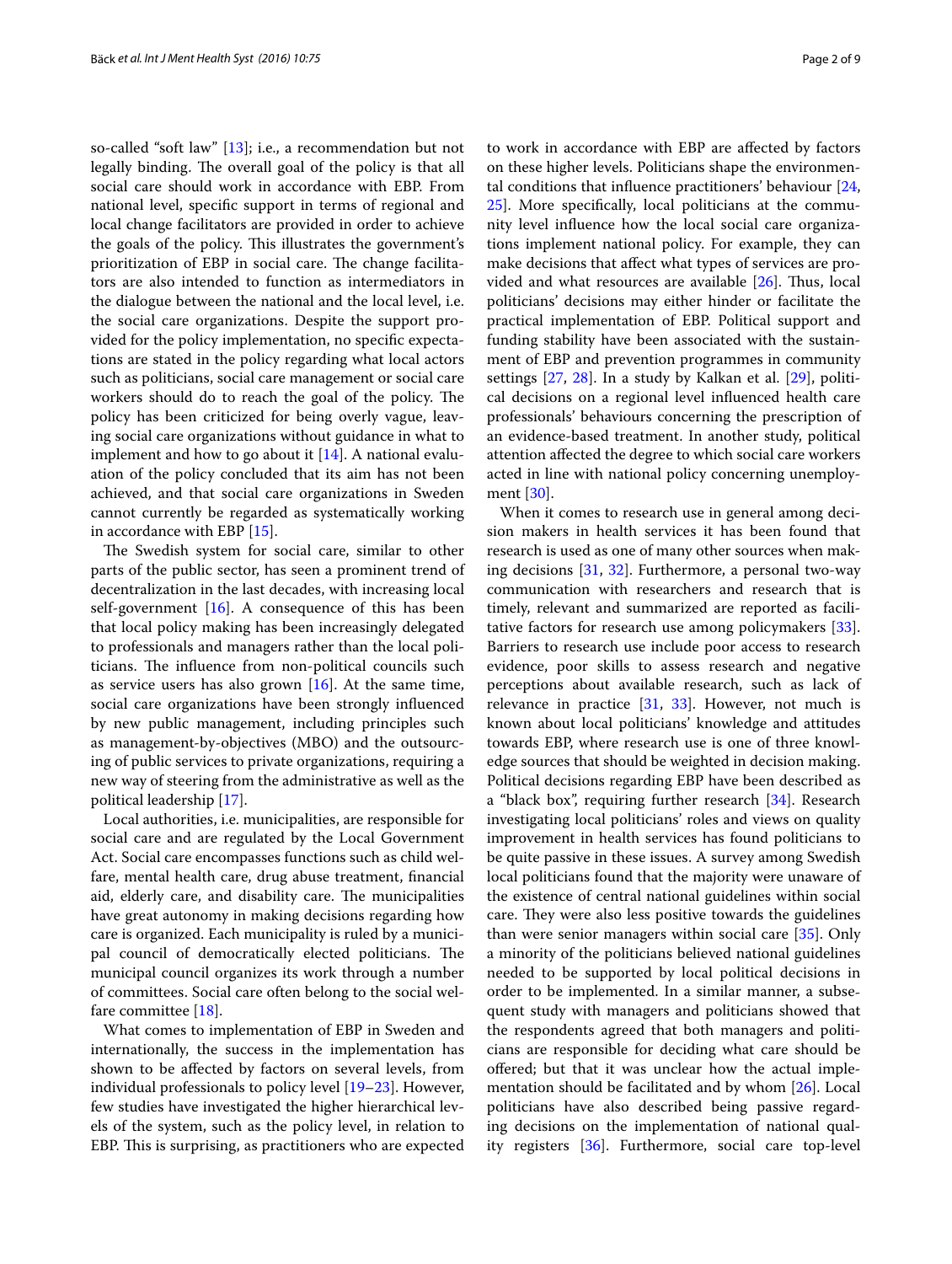management might have more power than local politicians in decision-making concerning the development of social care [[37](#page-8-30)]. These studies raise questions concerning the level of responsibility, role and power local politicians have regarding EBP.

The aim of this study is twofold: to explore the role of local politicians in the implementation of EBP in social care from their own perspective as well as management's; and to examine what factors politicians perceive as affecting their decisions and actions concerning the implementation of EBP policy.

#### **Theoretical rationale**

In the field of policy implementation research, much focus has been on how policies on a national level are put into action [\[38](#page-8-31)]. This research has been influenced by two perspectives, bottom-up and top-down. A combination of these two has been advised, and Matland's ambiguity-conflict model is one attempt at accomplishing this [[39\]](#page-8-32). According to the model, there are four types of implementations depending on the degree of ambiguity and conflict regarding problem formulation and solution: administrative implementation (low policy ambiguity/low policy conflict), political implementation (low policy ambiguity/high policy conflict), experimental implementation (high policy ambiguity/low policy conflict), and symbolic implementation (high policy ambiguity/high policy conflict). According to this categorization, the Swedish national policy on EBP can be viewed as experimental implementation since the policy's goals and means are vague and there is limited conflict in solutions. In experimental implementation the outcomes of the policy depend strongly on the resources and actors on the local level, and the implemented programme will vary from site to site [\[39](#page-8-32)]. The Swedish EBP policy was created on a national level (top-down), but because it is formulated vaguely it is up to local implementers to interpret it (bottom-up). This makes the local politicians' role in the implementation interesting, since they affect environmental conditions for social care professionals.

According to Lundquist [[40\]](#page-8-33), the implementation of a policy entails interaction between a policy-maker and local implementers. The implementation is affected by the local implementers' understanding, willingness and ability regarding the policy. They need to be aware of and understand the policy's content, and recognize its intentions. This understanding is affected by how the implementer perceives the policy-makers' steering activities. Willingness concerns the implementers' more or less conscious and expressed preferences and their attitude towards the policy. An implementer's ability can include physical factors such as time, money, personnel, equipment or material. It may also encompass the implementer's competence and ability to make decisions and affect his/her surroundings [\[40](#page-8-33)]. The current study uses Lundquist's model to examine what affects local politicians' actions in the implementation of the EBP policy.

## **Methods**

## **Design and setting**

The study uses a qualitative approach, whereby interviews were conducted with politicians and managers within the field of social care in Sweden.

#### **Participants**

The study consists of two samples: local politicians on social welfare committees (hereafter called politicians) and managers on different levels within social care (hereafter called managers). Purposeful sampling was applied, with the goal of recruiting participants from municipalities of different sizes, geographical locations, and experience of working in accordance with EBP. Managers were recruited first, and in the municipalities where at least one manager participated, politicians (the chairman and vice-chairman of the social welfare committee) were also invited to participate.

Twenty-two managers (20 women and 2 men) from 14 municipalities were included. Their positions varied: eight were head director of social care, four were head of a department, and ten were head of a unit. A total of 30 politicians from the same 14 municipalities were invited by email to participate. Eight politicians chose not to participate, mainly because they had left their political assignment, and nine could not be reached despite several attempts. The final sample consisted of 13 politicians representing nine municipalities: eight chairmen and five vice-chairmen. The gender distribution was four women and nine men.

#### **Data collection**

Semi-structured interview guides for politicians and managers, respectively, were developed, focusing on the respondents' understanding of EBP and experiences of being involved in decision-making regarding EBP. Example of questions included are "What role does the social welfare committee have in making decisions regarding the care that is provided?", "What are your experiences of being involved in the work with EBP in social care?", and "What would you need in order to facilitate working with EBP?". The interview guides were tested in four pilot interviews (not used in the analysis), and minor adjustments were made to clarify the questions. Telephone interviews were conducted between August and October 2014 for the managers, and between January and February 2015 for the politicians. The interviews lasted an average of 45 min for the managers and 30 min for the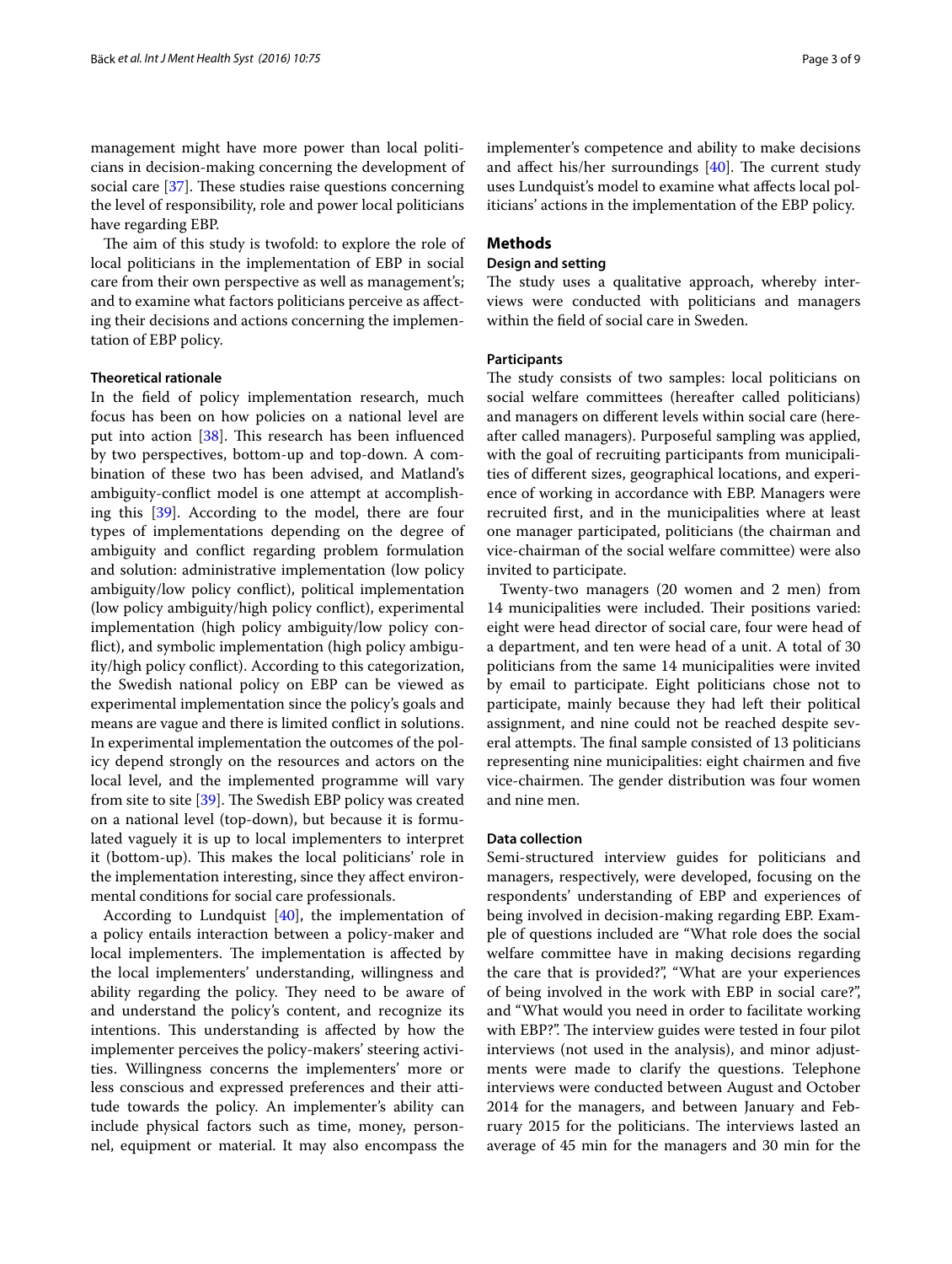politicians, since the questions for the managers covered more topics. For this study, only the parts of the manager interviews that concerned politicians' roles are used.

## **Data analysis**

All interviews were audio recorded and transcribed verbatim, and thematic analysis was used [\[41\]](#page-8-34). To address the first part of the aim (role of politicians), inductive codes were applied. This meant that reoccurring themes were identified when the transcripts were read through. For the second part of the aim (what affects decisions and actions), Lundquist's model [\[40](#page-8-33)] was used for generating deductive codes concerning understanding, willingness and capability. The first author analysed all transcripts and the last author analysed two and a comparison was made between the codings. Reoccurring patterns were noted across the inductive and deductive codes and therefore, in the next step, all codes were analysed together. The continued process entailed finding differences and similarities in the politicians' roles and experience, and to define specific themes from the inductive and deductive codes. The content of the themes was discussed by the first and last authors to increase the trustworthiness of the findings.

## **Results**

An overall theme and three sub-themes were identified (illustrated in Fig. [1](#page-3-0)). The themes are viewed from both the politicians' and the managers' perspectives.

## **A matter of interest**

## *Politicians*

There was little awareness about national policy regarding EBP, and it became clear that there was a breach in the information chain from the national government to local politicians regarding the policy. The picture that emerged was that personal interest was important in determining whether politicians had knowledge about EBP and whether they encouraged it in social care:

<span id="page-3-0"></span>

## *"It must be in the politician's own interest to acquire the knowledge necessary to make a sensible decision, and it's up to each individual." Politician no 9*

The politicians had differing views regarding what role they should have, for instance whether they should make decisions regarding what specific methods are to be used in practice. One perspective was that this was a question strictly for social care professionals and managers:

*"The political committee clarifies what's to be done and makes resources available for this. That is, the financial and of course personnel resources. The officials//they select the method for solving the tasks." Politician no 7*

Others suggested that this type of decision should be made by social care management in consultation with the politicians. This was especially true if the method was associated with costs for education or training. Politicians described a fine line between what politicians—as compared to social care professionals and managers should decide about, something they constantly had to relate to. That decision authority was a challenging matter was illustrated when the politicians' initially stated that the choice of working methods was a question for social care professionals and managers, but as the interview progressed nevertheless gave examples of situations in which politicians had taken decisions about specific working methods. One politician said (after declaring that they do not make decisions regarding working methods):

*"We decided that when we saw the results. We thought it was so good from a citizen's perspective// So it was a political decision that we would implement it everywhere." Politician no 12*

Some politicians took a more active role in steering EBP. They regarded it as an overall approach, which by definition needed to be decided and supported by politicians. These politicians were active through supporting political decisions about EBP, assigning resources, or setting goals that facilitated EBP. They encouraged work with EBP by showing interest in the process. These politicians stressed that they had an important role in making EBP a priority:

*"I think the political committee has a very big task there, to ensure that it (EBP) is under way. And above all that the work is structured, so that one doesn't only make efforts here and there//and then people change jobs and workplaces, and then suddenly the thing you've started is lost. There has to be some kind of continuity to it all." Politi-*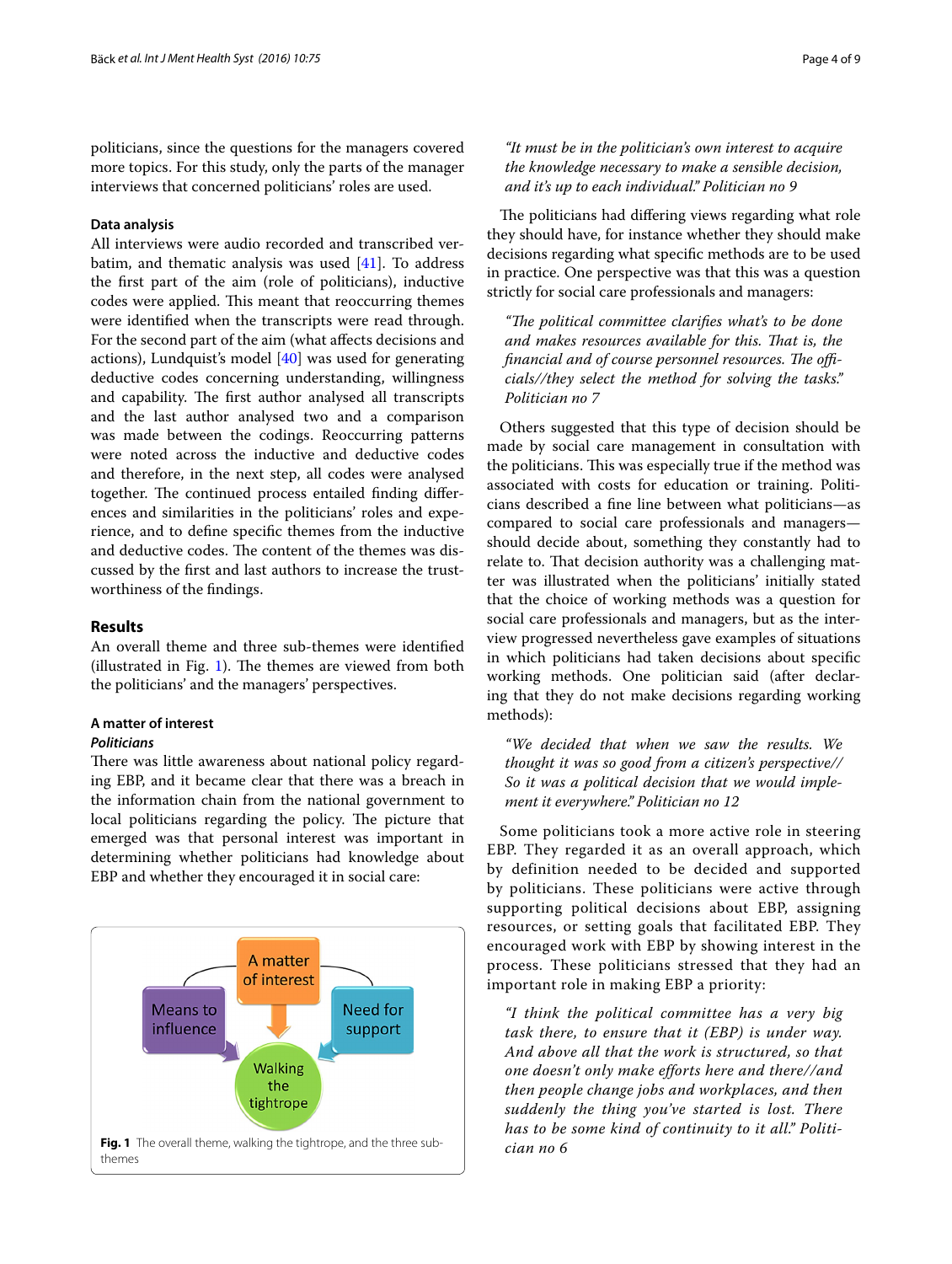A better understanding of EBP seemed to be related to a more active role in the work with it. However, the politicians rarely had specific knowledge about what EBP entails. It was often referred to as a specific evidence-based method rather than an overall approach to social work. Instead of describing the concept of EBP, most of them talked about recognizing the terminology or remembering having been in contact with it at some point. Furthermore, it was often described in terms of something abstract, ambiguous and difficult to understand.

#### *Managers*

The managers expressed that political buy-in was essential for successfully working with EBP. This was somewhat contradictory to one of the perspectives among the politicians, that they should not make decisions regarding working methods. Managers wanted the politicians to show interest in, and to distinctly ask for the use of, EBP. Political decisions that facilitated EBP were desired. One of the managers underlined that politicians should demand EBP when deciding on public procurement of services. Others did not know whether politicians had any part in deciding on working methods, since they had little dialogue with the political level. The managers' responses also mirrored the fact that politicians' personal interest in EBP played a part in whether or not they actively encouraged it.

*"It's more about having an interest in the issues and familiarizing yourself with the working methods and the target group, and so forth. There's no such interest really, but more economic interest." Manager no 20*

#### **Means to influence**

## *Politicians*

The politicians described having great power over three main activities: the provision of resources, setting overall objectives, and following up outcomes. Yet, many of them did not seem to realize that these activities influenced how the work with EBP developed. This was illustrated in their recurrent statements that politicians cannot decide how social care work should be executed. For instance, they did not always consider setting overall objectives to affect what specific methods were used. They were responsible for "what" should be accomplished in the organization, while it was up to the social care professionals to decide "how" this should be accomplished. The politicians described having great influence on the goals that were set for social care and the direction it should take.

Following up concerned getting verbal or written accounts from social care professionals and managers regarding outcomes such as number of clients in treatment and waiting times. Monitoring specific client groups or outcomes on group level was rare. The scope of the follow-up varied from ongoing discussions with social care management to looking at statistics and interviewing clients. It was in the politicians' hands to initiate the follow-up, and their interests could affect what was requested from social care management. Politicians were aware that they should be more rigorous in their follow-up:

*"To begin with, we're pretty bad at following up. Secondly, we work with financial monitoring a little too much. We're not really good at collecting quality assurance. But we try." Politician no 8*

#### *Managers*

The managers stressed that politicians could facilitate EBP since its use requires a certain education and training for social care professionals, as well as time and organizational support.

*"You need to be given time and opportunities, and support structures//or get some kind of support in order to be able to benefit from and work extensively with evidence-based practice." Manager no 11*

Many of the managers were in agreement with the politicians regarding the politicians having great power over the overall objectives, but talked more about the need for politicians to be more active in steering towards evidence. Setting overall objectives that harmonize with EBP was seen as a good tool for facilitating it. As regards political follow-up, it became clear that the politicians were not meeting the needs of the social care organizations. It was articulated that following up was an essential part of showing interest in and encouraging the use of certain methods, but that following up was mostly done at the initiative of the managers rather than the politicians.

## **Need for support**

#### *Politicians*

There was a general consensus that they need more knowledge about EBP if they are to be able to promote its development. A knowledge and awareness about what EBP entails was described as a postulate for politicians to make it a priority and propel the issue.

*"To have more knowledge about it (EBP), so we can drive this work. I think there are quite a lot of gaps in knowledge//that you don't know so much about it. I wish we could get more skills and knowledge about this." Politician no 11*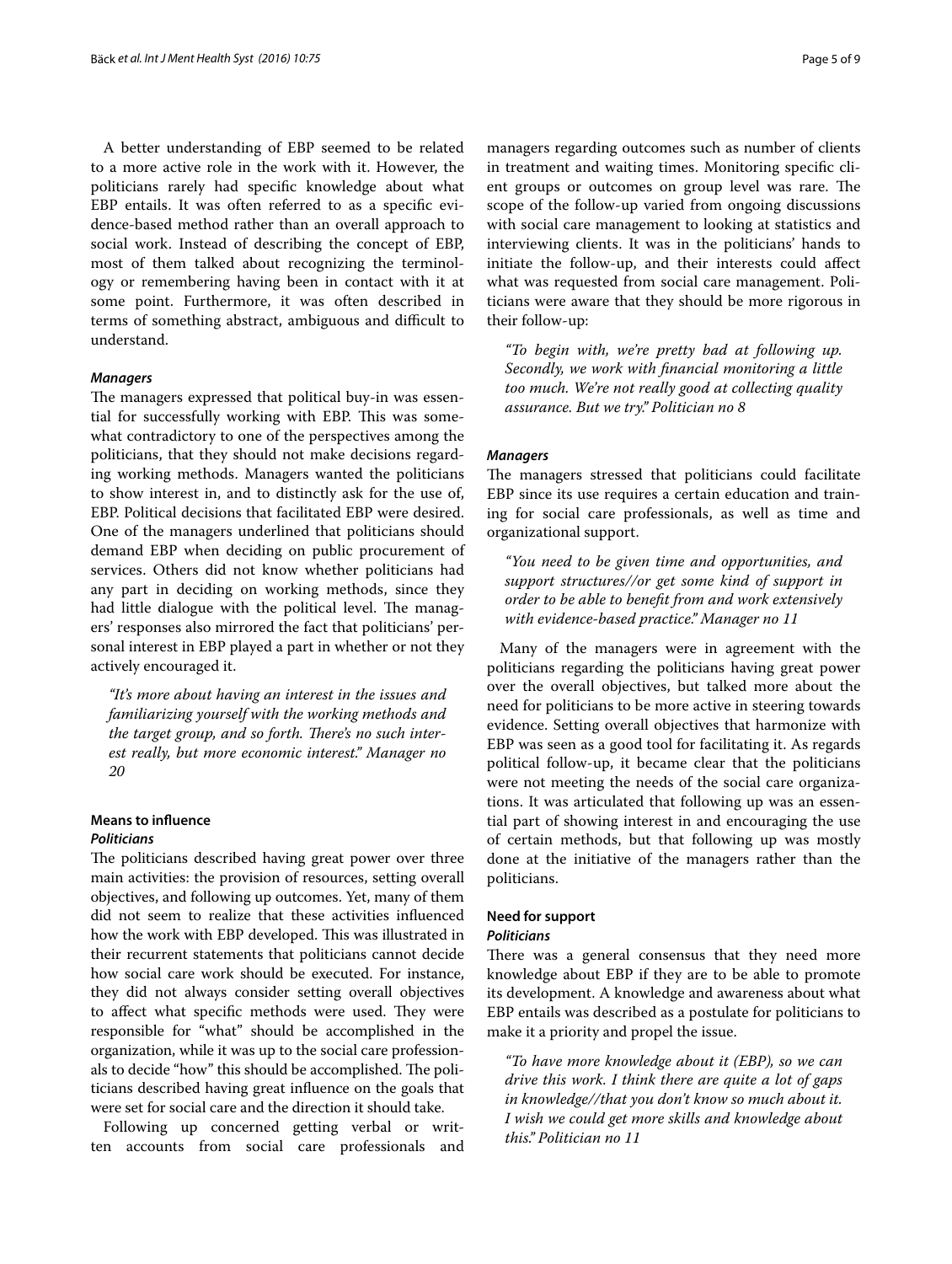A reoccurring conception among the politicians was that they did not have sufficient knowledge about EBP (or social work in general) to question the working methods of the social care professionals, or to make decisions or recommendations regarding working methods:

*"I'm not a trained social worker and I don't have several years of experience behind me; why should I go in and have opinions on their choice of method?" Politician no 5*

The politicians voiced that they need access to relevant and summarized research on social work, presented in a comprehensible way from a layman's perspective. It was hard for them to get hold of, understand, and judge the quality of research. The politicians often spoke about the value of exchanging experiences with other municipalities regarding social care, getting good examples, and new ideas through workshops and conferences. This was seen as crucial, since research reports seldom gave answers regarding to how to translate research findings into practice.

It became apparent that the politicians were highly dependent on the information they received from the social care professionals and managers. The role of many of the politicians was to be informed about EBP, but not involved. The professionals and managers were pointed out as the primary information source used, since they provided the politicians with not only all the documents to support their decisions but often also information from governmental organizations and state agencies. One politician described it this way:

*"Research and the scientific part is something that's important when working with decisions and such. That's where we find the current knowledge//but this is done mainly through the officials." Politician no 1*

#### *Managers*

The fact that politicians lacked knowledge about what EBP is arose in the interviews with the managers as well. A manager described politicians' lack of awareness regarding the needs of the social care professionals in relation to EBP:

*"There's quite a low awareness about this being a necessary element of our work. So we've very little resources to keep us up-to-date about new developments and research. And also to spend time on following up. It's something they think we should just have time for." Manager no 21*

The fact that politicians were dependent on social care professionals and managers for information could pose a problem when the managers wanted politicians to make more demands concerning the use EBP, for example in support documents, since this requires knowledge. Several managers reported having tried to organize information or lectures about EBP and arrange workshops, but that the extent of it all was fairly modest. It was voiced that politicians needed more knowledge about EBP in order to facilitate its implementation, and that a lack of knowledge could be a barrier:

*"The politicians can actually complicate it too. If one isn't aware that knowledge development, evidencebased practice is actually something that's good for the agency. If you don't understand that as a politician//then maybe you don't have an understanding of the officials when they're presenting different methods and different ways of working. You might want quicker results than what's delivered and costs, and so forth." Manager no 20*

### **Overall theme: walking the tightrope**

*Walking the tightrope* refers to the balance act used to describe the politicians' role as leading social care without directing too much. The respondents (within both groups) voiced different opinions regarding what role politicians should have, and what they should decide about. The differing opinions also concerned the extent to which politicians should be involved in the performance and development of social care. Some argued that developmental issues were a question for the social care management, while others believed politicians have the responsibility to develop the quality in social care. The politicians described a balance act whereby they were dependent on social care professionals and managers for knowledge and expertise, while at the same time having the duty to assess the quality of work in social care. They also balanced on a tightrope, being laymen as democratically elected politicians while also experiencing a need for more knowledge about EBP in order to better understand and be able to facilitate its implementation of EBP.

## **Discussion**

We explored what role local social care politicians have in the implementation of EBP, and what factors affect their decisions and actions. We illuminate the politicians' and social care managers' perspectives, using Lundquist's model [[40\]](#page-8-33) saying that policy implementation is affected by the local implementers' understanding, willingness and ability regarding the policy. Our results show that knowledge among the politicians about EBP and the national policy for EBP was low. This was also noted by the managers, who said the politicians did not know enough about the needs of the social care professionals working with EBP. Similar results have been obtained in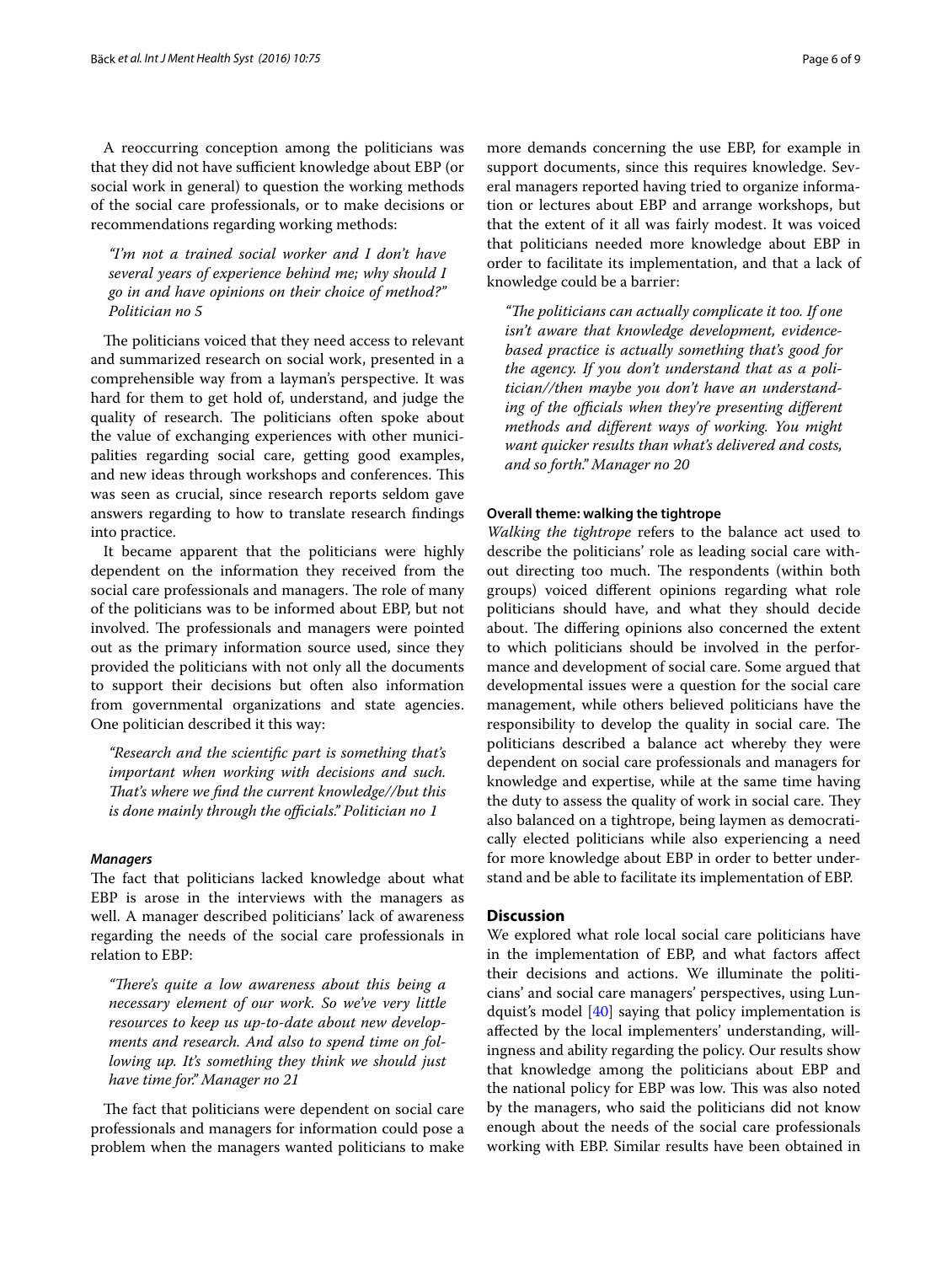previous studies, showing that politicians were often unaware of central guidelines in the area of social care [\[35](#page-8-28)]. Using Lundquist's model [[40\]](#page-8-33), one can say that the politicians did not fully understand what EBP was and seemed unaware of the national policy, which limited their ability to lead the implementation of EBP. A common conception was that, as politicians, they did not have the expertise required to question the working methods in social care. Furthermore, some of the politicians also lacked willingness; they did not want to assume the role of decision-maker regarding specific working methods. Thus, all three factors in Lundquist's model affected the politicians' decisions and actions. A common discussion within municipal systems is to what extent local politicians should steer service provision [[16,](#page-8-12) [17](#page-8-13)]. In our study, many of the politicians stated that their task is to decide on what is to be done and social care professionals are to decide on how this aim is best reached. Management by objectives (MBO) was thereby an important tool for the politicians. Working with MBO, though, can make the politicians' role quite contradictory [[17\]](#page-8-13). Local politicians have two roles; one as a democratic representative for the citizens and one as a director of a service-providing system, where they are responsible for the economy and efficiency of the social care provided [[17\]](#page-8-13), with decreasing resources at their disposal [\[16](#page-8-12)]. They are expected to show concrete results of their work. This can be challenge when one is not directly involved in the development and follow-up of quality issues in social care.

The politicians had different views regarding what role they should have in making decisions about working methods, and specifically EBP. The implication of this was that personal interest determined the role they assumed. Prior studies on politicians have also found ambiguities regarding who on the leading level should facilitate implementation, and how this should be done [\[26](#page-8-19)]. Local politicians have been described as passive in decisions regarding the implementation of quality improvement initiatives [[36\]](#page-8-29). It has previously been suggested that there is a "problem of many hands" in complex organizations, making it difficult to determine who is actually accountable for the implementation of research knowledge [[42](#page-8-35)]. This seems to also be the case in the organizations in our study. The managers desired a more active, steering role from the politicians. They wished politicians would be more involved in making decisions regarding EBP, securing resources for education and training, setting goals facilitating EBP, and following up on the quality of care. Both managers and politicians mentioned setting a budget, setting overall objectives, and following up on the work and outcomes as means for steering social care. However, the politicians seemed rather unaware of the facilitating effects of these actions in implementing EBP.

Overall, the steering the politicians exercised in relation to EBP was unconscious and inconsistent. They were making decisions about social care without understanding that this affected the opportunities to implement EBP. Sweden has a national policy for EBP although the goals and means of the policy are vague. In this type of case, the outcomes of the policy depend strongly on the resources and actors on the local level, and the implemented programme will vary from site to site  $[39]$  $[39]$  $[39]$ . This is the situation that was found in the current study—politicians' role in leading EBP implementation was highly dependent on, among other things, their personal interests. Great variations existed among the social care organizations regarding what local politicians (and other local actors) did in the implementation of EBP and how it was understood. Another study has illuminated how vague policy formulation on a national level led to the drifting of an evidencebased method on local levels [[43\]](#page-8-36). Similar findings were also reported by Kalkan et al.  $[44]$  $[44]$ , where ambiguous national guidelines led to avoidance on a political level. In that study the politicians saw the implementation of the guidelines as an issue for clinical management, which is in line with our results. In both studies, management expressed being dependent on politicians to make political prioritizations in order to facilitate implementation of the policy. The findings illustrate the difficulties national policies can have in influencing social care practices. The question is what kind of policies can be more effective in guiding the local politicians than this type of soft-law policy that leave a great amount of decisions to individual politicians. Policies with clearer goals and steering mechanisms could offer stronger guiding of collective actions and leave less opportunity for individual politicians' preferences. However, in the Swedish context, this type of policies would probably be experienced as limiting too much the local authorities autonomy, which could in turn evoke negative reactions and probably even unwanted consequences.

The politicians seemed to walk the tightrope when it came to leading the development of social care and EBP. On the one hand they were responsible for the quality of social care, while on the other they were highly dependent on the social care professionals as experts in the field. The politicians often used the professionals as their sole, or predominant, information source when making decisions regarding social care, which could complicate their ability to review the quality of care. It was also often unclear what role politicians were expected to take in relation to the social care professionals. It was common among the politicians to be informed about working methods such as EBP without being involved in the practical work. Their need for support in issues related to EBP and their limited understanding of EBP seemed to affect the actions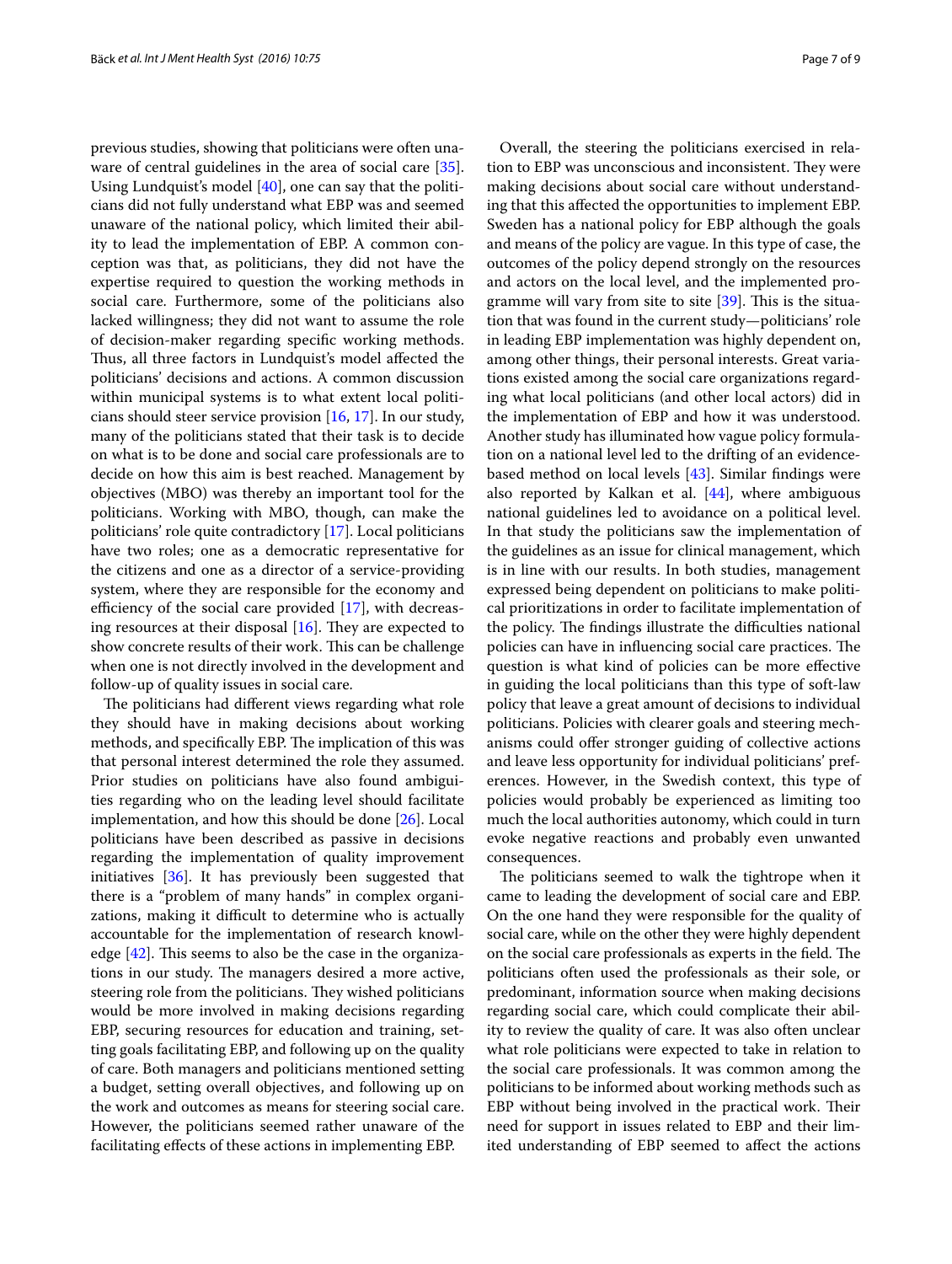they took. Politicians with a better understanding of EBP voiced less need for support, and played a more active role in the steering of EBP. The fact that most of local politicians are laymen who fulfil their political assignment in their spare time might complicate the role of local politicians as decision-makers. In light of this, one can discuss to what extent local politicians can be expected to be knowledgeable about EBP or other approaches to social care. Since our results show that the managers require more knowledge about, and steering of, EBP from local politicians, an important issue for governmental organizations should be facilitating this knowledge and steering among local politicians. In line with this, the politicians requested better access to relevant, summarized and comprehensible research on social work. This need is in accordance with research that has found the lack of access to relevant research constitutes a barrier for research use [[31,](#page-8-24) [33\]](#page-8-26). The scientific community also has a role to play in this, since collaborations between decision-makers and researchers also facilitate the use of research [[33](#page-8-26)].

#### **Practical implications**

It seems that local politicians need support if they are to facilitate the implementation of EBP in social care. Their knowledge, understanding, willingness and ability in steering EBP in social care were limiting effective implementation of the national EBP policy. This resulted in politicians' personal interest having great impact on what role they took in the process. It is possible that policies with clearer goals and steering mechanisms might be needed if implementation of EBP is a national priority in social care. Stronger guidance of collective actions would leave less opportunity for individual politicians' preferences. Political attention could be an important key in the further development of EBP in social care, but facilitating EBP seems to be the responsibility of the individual politician. This is a problem since our results show that personal interest was important in determining what role was taken by the politicians. An important change could be to move this responsibility from the individual upwards in the political structure. Municipal councils is the most important decision-making authority in local government and decides on all major matters in the municipalities [[16\]](#page-8-12). If municipal councils were to take decisions regarding adoption of EBP policy, this would lead to politicians and managers in social care being stimulated to facilitate and following up on EBP in social care.

#### **Methodological considerations**

Many politicians had varied—and little—knowledge about EBP. Thus, they may have been referring to different things. Yet, this could have led to a fuller picture of the needs of local politicians. The qualitative nature of

the study limits the generalizability of the findings. However, the use of interviews allowed us to explore research questions that were rather unknown, which would have been difficult with a quantitative approach. We analysed the material both inductively and deductively, increasing the richness of the analysis. The use of a theoretical framework enables a theoretical generalizability. Another strength of the study is its use of two respondent groups, which enables a contrasting between the groups. The credibility and trustworthiness were increased by two researchers being involved in the analysis.

#### **Conclusions**

Local politicians have the possibility to facilitate the implementation of EBP in social care. There are differing views on what role politicians should have in this process; if they are to be a part of the implementation, their role needs to be made clearer. Social care managers desired clearer steering from the politicians. The factors limiting politicians' actions were a lack of awareness of EBP and the policy, ability to question existing working methods, and a need for support regarding the steering of EBP. Personal interest played a large part in what role the politicians assumed. The results imply that social care politicians might need support in the development of their steering of EBP. Moving the responsibility for EBP facilitation upwards in the political structure could be an important step in developing EBP in social care.

#### **Authors' contributions**

AB conducted all interviews with the politicians and two-thirds of the interviews with the managers. HH and UvTS were responsible for the larger project within which the study took place. AB, HH and CS created the interview guide and initial codes. AB and HH interpreted the data. All authors have contributed to the drafting, revision and final approval of the manuscript. All authors read and approved the final manuscript.

#### **Author details**

<sup>1</sup> Department of Learning, Informatics, Management and Ethics, Medi-<br>cal Management Centre, Karolinska Institutet, 171 77 Stockholm, Sweden.  $2$  Center for Epidemiology and Community Medicine, Stockholm County Council, 171 29 Stockholm, Sweden. <sup>3</sup> Department of Medical and Health Sciences, National Centre for Work and Rehabilitation, Linköping University, 581 83 Linköping, Sweden.

#### **Acknowledgements**

We would like to thank Anna Gärdegård, who conducted some of the interviews with the managers. In addition, we would like to thank all participants for their contribution.

#### **Competing interests**

The authors declare that they have no competing interests.

#### **Availability of data and materials**

In order to protect the anonymity of the respondents, the data collected for this study will not be shared.

#### **Ethical approval and consent to participate**

The study has been deemed not to need ethical approval by the Regional Ethics Committee in Stockholm (ref no. 2012/1392-31/5). Written informed consent was obtained from all respondents.